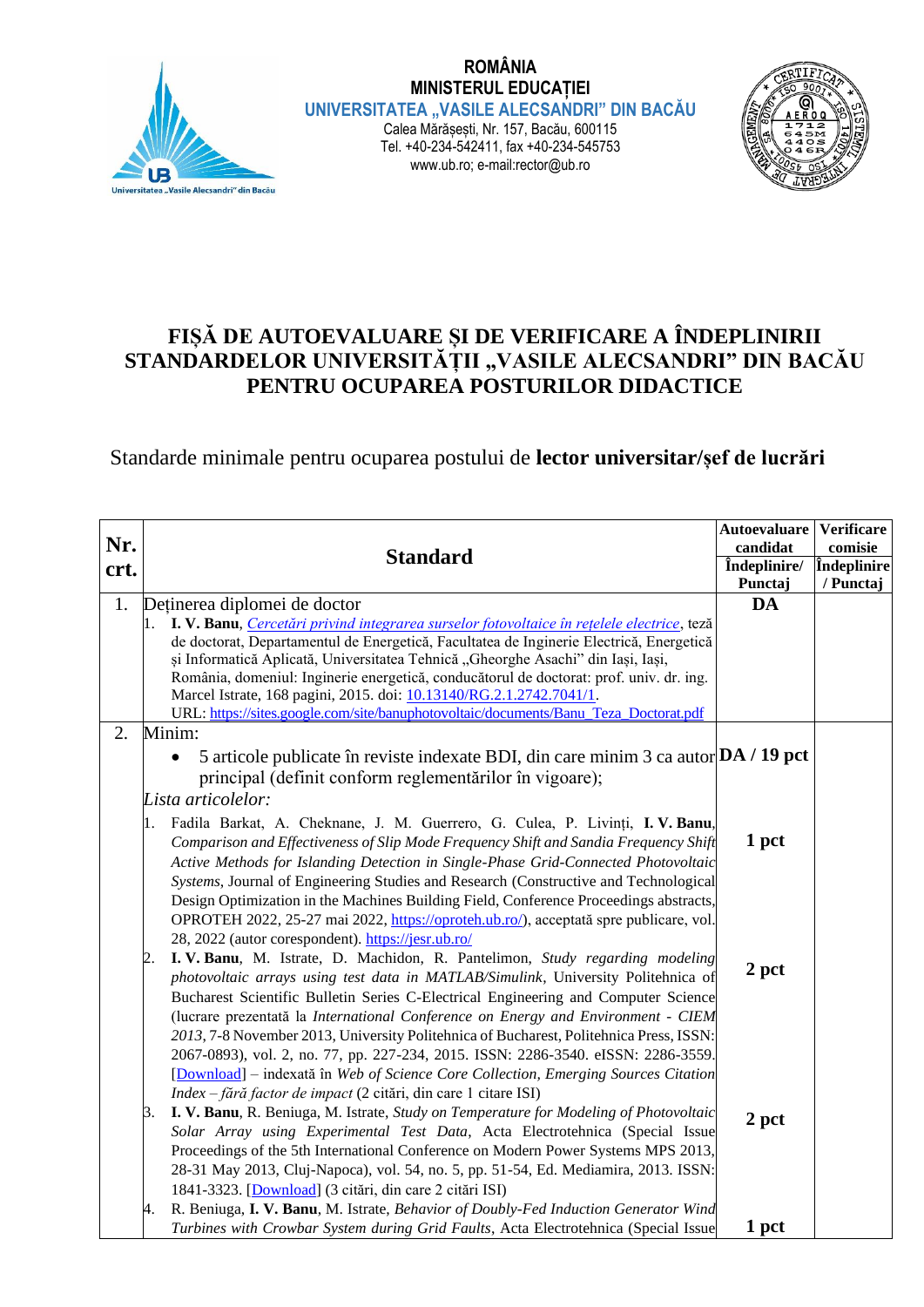|    | Proceedings of the 5th International Conference on Modern Power Systems MPS 2013,<br>28-31 May 2013, Cluj-Napoca), vol. 54, no. 5, pp. 59-63, Ed. Mediamira, 2013. ISSN:<br>1841-3323.                                                                                                                                                                                                                                                                                                                                                                                                         |           |
|----|------------------------------------------------------------------------------------------------------------------------------------------------------------------------------------------------------------------------------------------------------------------------------------------------------------------------------------------------------------------------------------------------------------------------------------------------------------------------------------------------------------------------------------------------------------------------------------------------|-----------|
| 5. | I. V. Banu, M. Istrate, Modeling and simulation of photovoltaic arrays, Buletinul AGIR,<br>World Energy Systems. Towards Sustainable and Integrated Energy Systems<br>(Proceedings of the 9th International World Energy System Conference WESC 2012,<br>June 28-30, 2012, Suceava), no. 3, pp. 161-166, 2012. ISSN-L: 1224-7928, ISSN: 2247-                                                                                                                                                                                                                                                  | 2 pct     |
| 6. | URL:<br>http://www.buletinulagir.agir.ro/articol.php?id=1378<br>3548.<br>[Download]<br>(37 citări, din care 12 citări ISI)<br>I. V. Banu, M. Istrate, Study on Three-Phase Photovoltaic Systems Under Grid Faults,<br>2014 International Conference and Exposition on Electrical and Power Engineering<br>(EPE), IEEE, pp.1132-1137, Iasi, 16-18 Oct. 2014. ISBN: 978-1-4799-5849-8.                                                                                                                                                                                                           | 2 pct     |
| 7. | [Download] DOI: 10.1109/ICEPE.2014.6970086. - indexată în IEEE Xplore și Web of<br>Science Core Collection, Conference Proceedings Citation Index (CPCI) - ISI<br>Proceedings (18 citări, din care 12 citări ISI)<br>I. V. Banu, M. Istrate, Islanding Prevention Scheme for Grid-Connected Photovoltaic                                                                                                                                                                                                                                                                                       | 2 pct     |
| 8. | Systems in Matlab/ Simulink, 49th International Universities' Power Engineering<br>Conference (UPEC), IEEE, Cluj-Napoca, pp. 1-6, 2-5 Sept. 2014. ISBN: 978-1-4799-<br>6557-1. [Download] DOI: 10.1109/UPEC.2014.6934698. - indexată în IEEE Xplore și<br>Web of Science Core Collection, CPCI - ISI Proceedings (8 citări, din care 5 citări ISI)<br>I. V. Banu, M. Istrate, D. Machidon, R. Pantelimon, A Study on Anti-Islanding                                                                                                                                                            |           |
|    | Detection Algorithms for Grid-Tied Photovoltaic Systems, 2014 International<br>Conference on Optimization of Electrical and Electronic Equipment (OPTIM), IEEE,<br>pp. 655-660, 22-24 May 2014. ISSN: 1842-0133. ISBN: 978-1-4799-5183-3.<br>[Download] DOI: 10.1109/OPTIM.2014.6850940. - indexată în IEEE Xplore și Web of<br>Science Core Collection, CPCI - ISI Proceedings (30 citări, din care 16 citări ISI)                                                                                                                                                                            | 2 pct     |
| 9. | D. L. Machidon, M. Istrate, I. V. Banu, Algorithm Based on Attractive Radius for<br>Estimating the Lightning Protection Efficiency, 2014 International Conference on<br>Optimization of Electrical and Electronic Equipment (OPTIM), IEEE, pp. 27-32, 22-24<br>May 2014. ISSN: 1842-0133. ISBN:978-1-4799-5183-3.<br>DOI: 10.1109/OPTIM.2014.6850883. - indexată în IEEE Xplore și Web of Science                                                                                                                                                                                              | 1 pct     |
|    | Core Collection, CPCI - ISI Proceedings (3 citări, din care 1 citare ISI)<br>10. I. V. Banu, R. Beniuga, M. Istrate, <i>Comparative Analysis of the Perturb-and-Observe</i><br>and Incremental Conductance MPPT Methods, 2013 8th International Symposium on<br>Advanced Topics in Electrical Engineering (ATEE), IEEE, pp. 1-4, Bucharest, 23-25<br>2013. ISSN:<br>2068-7966.<br>ISBN: 978-1-4673-5980-1; 978-1-4673-5979-5.<br>May<br>[Download] DOI: 10.1109/ATEE.2013.6563483. - indexată în IEEE Xplore și Web of                                                                         | 2 pct     |
|    | Science Core Collection, CPCI - ISI Proceedings (104 citări, din care 42 citări ISI)<br>11. I. V. Banu, M. Istrate, Modeling of Maximum Power Point Tracking Algorithm for<br>Photovoltaic Systems, Proceedings of 2012 International Conference and Exposition on<br>Electrical and Power Engineering (EPE 2012), IEEE, pp. 953-957, Iasi, 25-27 Oct. 2012.<br>978-1-4673-1172-4;<br>978-1-4673-1173-1.<br>ISBN:<br>[Download]<br>DOI: 10.1109/ICEPE.2012.6463577. – indexată în IEEE Xplore și Web of Science Core<br>Collection, CPCI - ISI Proceedings (27 citări, din care 11 citări ISI) | 2 pct     |
|    | 1 articol publicat într-o revistă cotată ISI (article/review/proceedings DA/4,93 pct<br>paper/book review);<br>Lista articolelor:                                                                                                                                                                                                                                                                                                                                                                                                                                                              |           |
| 1. | Fadila Barkat, A. Cheknane, J. M. Guerrero, A. Lashab, M. Istrate, I. V. Banu, Hybrid<br>islanding detection technique for single-phase grid-connected photovoltaic multi-<br>inverter systems, IET Renewable Power Generation, vol. 14, no. 18, pp. 3864-3880,<br>ISSN 1752-1416, 20 Jan. 2021, doi: 10.1049/iet-rpg. 2019.1183. [Download] – indexată<br>în Web of Science Core Collection, Science Citation Index Expanded (SCIE), zona roșie<br>(Q1), Factor de Impact 3,930 (3 citări, din care 2 citări ISI).                                                                            | 4,93 pct  |
|    | 3 prezentări la conferințe internaționale.<br>Lista prezentărilor:                                                                                                                                                                                                                                                                                                                                                                                                                                                                                                                             | DA/11 pct |
| 1. | Fadila Barkat, A. Cheknane, J. M. Guerrero, G. Culea, P. Livinți, I. V. Banu,<br>Comparison and Effectiveness of Slip Mode Frequency Shift and Sandia Frequency Shift                                                                                                                                                                                                                                                                                                                                                                                                                          | 1 pct     |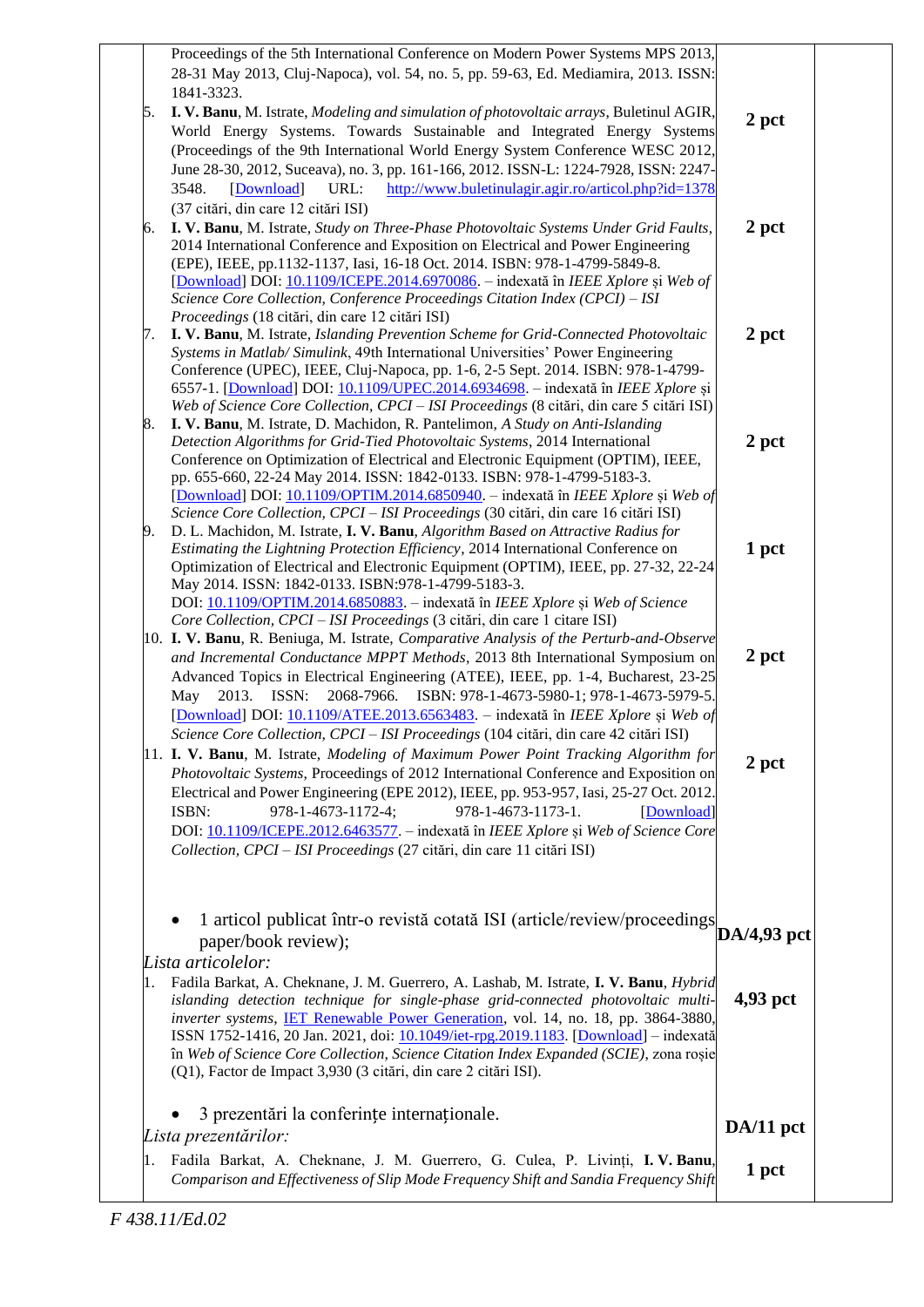|    | Active Methods for Islanding Detection in Single-Phase Grid-Connected Photovoltaic<br>Systems, Constructive and Technological Design Optimization in the Machines Building<br>Field, Conference Proceedings abstracts, OPROTEH 2022, 25-27 mai 2022 (autor<br>corespondent). https://oproteh.ub.ro/ |       |  |
|----|-----------------------------------------------------------------------------------------------------------------------------------------------------------------------------------------------------------------------------------------------------------------------------------------------------|-------|--|
| 2. | I. V. Banu, M. Istrate, D. Machidon, R. Pantelimon, Study regarding modeling                                                                                                                                                                                                                        |       |  |
|    | photovoltaic arrays using test data in MATLAB/Simulink, University Politehnica of                                                                                                                                                                                                                   | 1 pct |  |
|    | Bucharest Scientific Bulletin Series C-Electrical Engineering and Computer Science                                                                                                                                                                                                                  |       |  |
|    | (lucrare prezentată la International Conference on Energy and Environment - CIEM                                                                                                                                                                                                                    |       |  |
|    | 2013, 7-8 November 2013, University Politehnica of Bucharest, Politehnica Press, ISSN:                                                                                                                                                                                                              |       |  |
|    | 2067-0893), vol. 2, no. 77, pp. 227-234, 2015. ISSN: 2286-3540. eISSN: 2286-3559.                                                                                                                                                                                                                   |       |  |
|    | [Download] - indexată în Web of Science Core Collection, Emerging Sources Citation                                                                                                                                                                                                                  |       |  |
|    | $Index - f\tilde{a}r\tilde{a}$ factor de impact (2 citări, din care 1 citare ISI)                                                                                                                                                                                                                   |       |  |
| 3. | I. V. Banu, M. Istrate, Study on Three-Phase Photovoltaic Systems Under Grid Faults,<br>2014 International Conference and Exposition on Electrical and Power Engineering                                                                                                                            | 1 pct |  |
|    | (EPE), IEEE, pp.1132-1137, Iasi, 16-18 Oct. 2014. ISBN: 978-1-4799-5849-8.                                                                                                                                                                                                                          |       |  |
|    | [Download] DOI: 10.1109/ICEPE.2014.6970086. - indexată în IEEE Xplore și Web of                                                                                                                                                                                                                     |       |  |
|    | Science Core Collection, Conference Proceedings Citation Index (CPCI) - ISI                                                                                                                                                                                                                         |       |  |
|    | Proceedings (18 citări, din care 12 citări ISI)                                                                                                                                                                                                                                                     |       |  |
| 4. | I. V. Banu, M. Istrate, Islanding Prevention Scheme for Grid-Connected Photovoltaic                                                                                                                                                                                                                 |       |  |
|    | Systems in Matlab/ Simulink, 49th International Universities' Power Engineering                                                                                                                                                                                                                     | 1 pct |  |
|    | Conference (UPEC), IEEE, Cluj-Napoca, pp. 1-6, 2-5 Sept. 2014. ISBN: 978-1-4799-                                                                                                                                                                                                                    |       |  |
|    | 6557-1. [Download] DOI: 10.1109/UPEC.2014.6934698. - indexată în IEEE Xplore și                                                                                                                                                                                                                     |       |  |
| 5. | Web of Science Core Collection, CPCI - ISI Proceedings (8 citări, din care 5 citări ISI)<br>I. V. Banu, M. Istrate, D. Machidon, R. Pantelimon, A Study on Anti-Islanding Detection                                                                                                                 |       |  |
|    | Algorithms for Grid-Tied Photovoltaic Systems, 2014 International Conference on                                                                                                                                                                                                                     | 1 pct |  |
|    | Optimization of Electrical and Electronic Equipment (OPTIM), IEEE, pp. 655-660, 22-                                                                                                                                                                                                                 |       |  |
|    | 24 May 2014. ISSN: 1842-0133. ISBN: 978-1-4799-5183-3. [Download]                                                                                                                                                                                                                                   |       |  |
|    | DOI: 10.1109/OPTIM.2014.6850940. - indexată în IEEE Xplore și Web of Science Core                                                                                                                                                                                                                   |       |  |
|    | Collection, CPCI - ISI Proceedings (30 citări, din care 16 citări ISI)                                                                                                                                                                                                                              |       |  |
| 6. | D. L. Machidon, M. Istrate, I. V. Banu, Algorithm Based on Attractive Radius for                                                                                                                                                                                                                    | 1 pct |  |
|    | Estimating the Lightning Protection Efficiency, 2014 International Conference on                                                                                                                                                                                                                    |       |  |
|    | Optimization of Electrical and Electronic Equipment (OPTIM), IEEE, pp. 27-32, 22-24<br>ISSN:<br>1842-0133.<br>May<br>2014.<br>ISBN:978-1-4799-5183-3.                                                                                                                                               |       |  |
|    | DOI: 10.1109/OPTIM.2014.6850883. - indexată în IEEE Xplore și Web of Science Core                                                                                                                                                                                                                   |       |  |
|    | Collection, CPCI - ISI Proceedings (3 citări, din care 1 citare ISI)                                                                                                                                                                                                                                |       |  |
| 7. | I. V. Banu, M. Istrate, D. Machidon, R. Pantelimon, Aspects of Photovoltaic Power                                                                                                                                                                                                                   |       |  |
|    | Plant Integration in the Romanian Power System, Proceedings of the 9th International                                                                                                                                                                                                                | 1 pct |  |
|    | Conference on Industrial Power Engineering (CIEI 2014), Ed. "Alma Mater" Bacău, pp.                                                                                                                                                                                                                 |       |  |
|    | 13-20, 2014. ISSN: 2069-9905. [Download] – indexată în baza de date internațională                                                                                                                                                                                                                  |       |  |
|    | VINITI (Rusia); (5 citări, din care 2 citări ISI)                                                                                                                                                                                                                                                   |       |  |
| 8. | I. V. Banu, R. Beniuga, M. Istrate, Study on Temperature for Modeling of Photovoltaic<br>Solar Array using Experimental Test Data, Acta Electrotehnica (Special Issue                                                                                                                               | 1 pct |  |
|    | Proceedings of the 5th International Conference on Modern Power Systems MPS 2013,                                                                                                                                                                                                                   |       |  |
|    | 28-31 May 2013, Cluj-Napoca), vol. 54, no. 5, pp. 51-54, Ed. Mediamira, 2013. ISSN:                                                                                                                                                                                                                 |       |  |
|    | 1841-3323. [Download] (3 citări, din care 2 citări ISI)                                                                                                                                                                                                                                             |       |  |
| 9. | I. V. Banu, R. Beniuga, M. Istrate, Comparative Analysis of the Perturb-and-Observe                                                                                                                                                                                                                 |       |  |
|    | and Incremental Conductance MPPT Methods, 2013 8th International Symposium on                                                                                                                                                                                                                       | 1 pct |  |
|    | Advanced Topics in Electrical Engineering (ATEE), IEEE, pp. 1-4, Bucharest, 23-25                                                                                                                                                                                                                   |       |  |
|    | 2068-7966. ISBN: 978-1-4673-5980-1; 978-1-4673-5979-5.<br>2013. ISSN:<br>May                                                                                                                                                                                                                        |       |  |
|    | [Download] DOI: 10.1109/ATEE.2013.6563483. - indexată în IEEE Xplore și Web of<br>Science Core Collection, CPCI - ISI Proceedings (104 citări, din care 42 citări ISI)                                                                                                                              |       |  |
|    | 10. I. V. Banu, M. Istrate, Modeling of Maximum Power Point Tracking Algorithm for                                                                                                                                                                                                                  |       |  |
|    | Photovoltaic Systems, Proceedings of 2012 International Conference and Exposition on                                                                                                                                                                                                                | 1 pct |  |
|    | Electrical and Power Engineering (EPE 2012), IEEE, pp. 953-957, Iasi, 25-27 Oct. 2012.                                                                                                                                                                                                              |       |  |
|    | ISBN:<br>978-1-4673-1172-4;<br>978-1-4673-1173-1.<br>[Download]                                                                                                                                                                                                                                     |       |  |
|    | DOI: 10.1109/ICEPE.2012.6463577. - indexată în IEEE Xplore și Web of Science Core                                                                                                                                                                                                                   |       |  |
|    | Collection, CPCI - ISI Proceedings (27 citări, din care 11 citări ISI)                                                                                                                                                                                                                              | 1 pct |  |
|    | 11. I. V. Banu, M. Istrate, Modeling and simulation of photovoltaic arrays, Buletinul AGIR,<br>World Energy Systems. Towards Sustainable and Integrated Energy Systems                                                                                                                              |       |  |
|    | (Proceedings of the 9th International World Energy System Conference WESC 2012,                                                                                                                                                                                                                     |       |  |
|    |                                                                                                                                                                                                                                                                                                     |       |  |